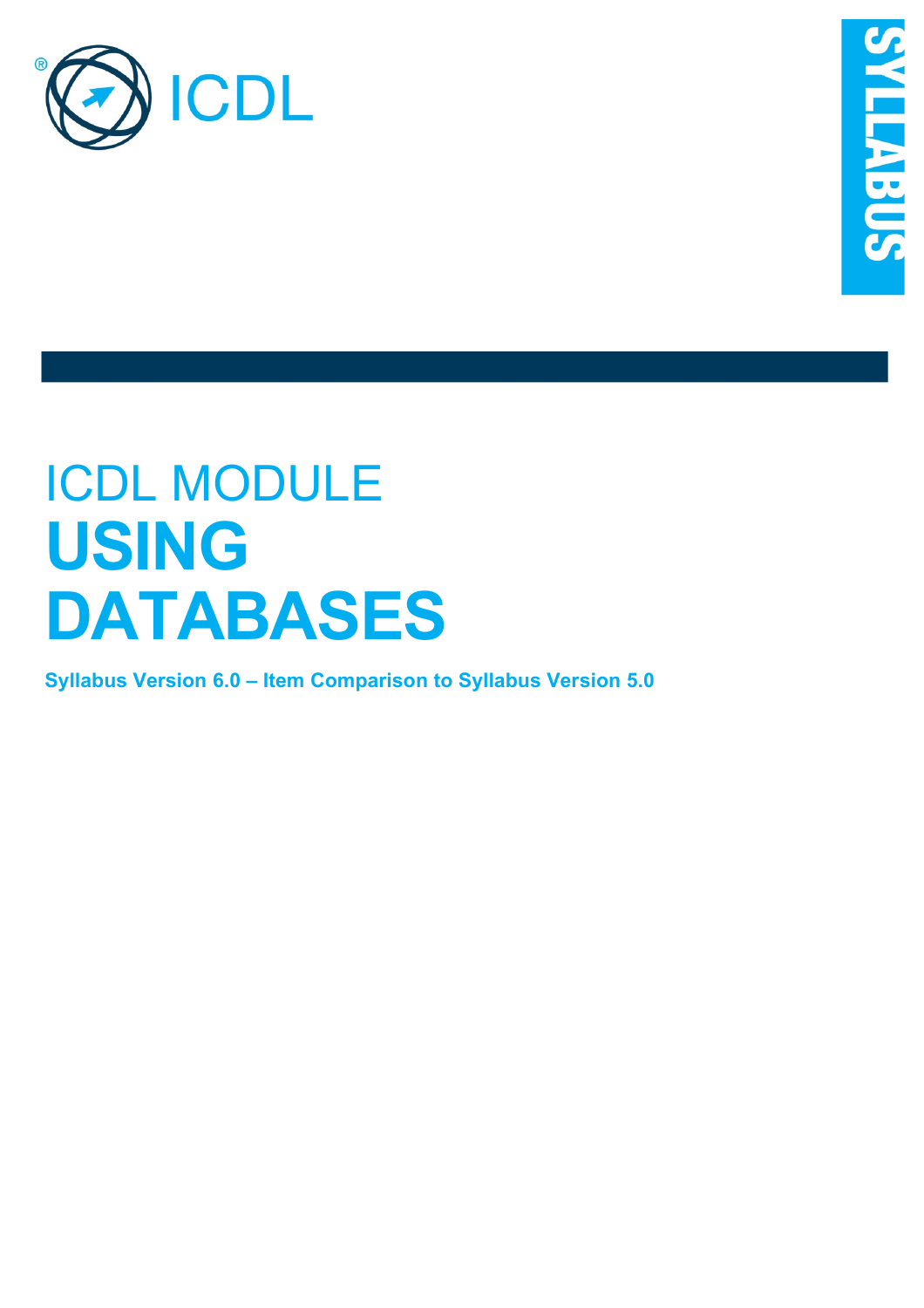#### **Purpose**

This document details the syllabus for the Using Databases module. The syllabus describes, through learning outcomes, the knowledge and skills that a candidate for the Using Databases module should possess. The syllabus also provides the basis for the theory and practice-based test in this module.

### **Copyright © 1997 - 2016 ECDL Foundation**

All rights reserved. No part of this publication may be reproduced in any form except as permitted by ECDL Foundation. Enquiries for permission to reproduce material should be directed to ECDL Foundation.

#### **Disclaimer**

Although every care has been taken by ECDL Foundation in the preparation of this publication, no warranty is given by ECDL Foundation, as publisher, as to the completeness of the information contained within it and neither shall ECDL Foundation be responsible or liable for any errors, omissions, inaccuracies, loss or damage whatsoever arising by virtue of such information or any instructions or advice contained within this publication. Changes may be made by ECDL Foundation at its own discretion and at any time without notice.

ECDL Foundation is a registered business name of The European Computer Driving Licence Foundation Limited. International Computer Driving Licence, ICDL and related logos are all registered Trade Marks of ECDL Foundation. All rights reserved.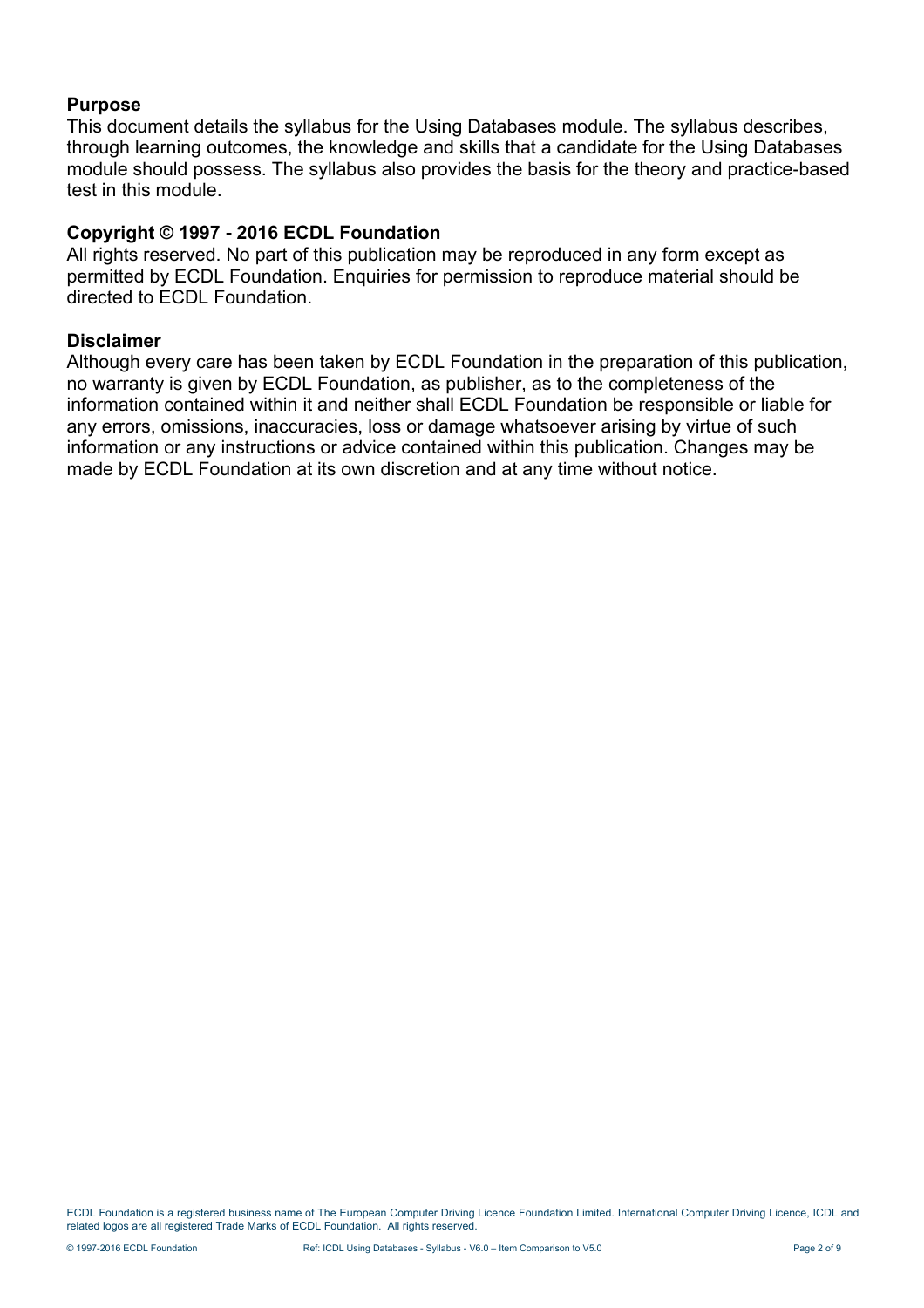# **Using Databases Module**

This module sets out essential concepts and skills relating to understanding the concept of a database and demonstrating competence in using a database application.

## **Module Goals**

Successful candidates will be able to:

- Understand what a database is and how it is organised.
- Create a simple database and view the database content in various modes.
- Create a table, define and modify fields, and create relationships between tables. Enter and edit data in a table.
- Use filters and queries to retrieve specific information from a database.
- Create a form to enter, modify and delete records and data in records.
- Create routine reports and prepare outputs ready for print or electronic distribution.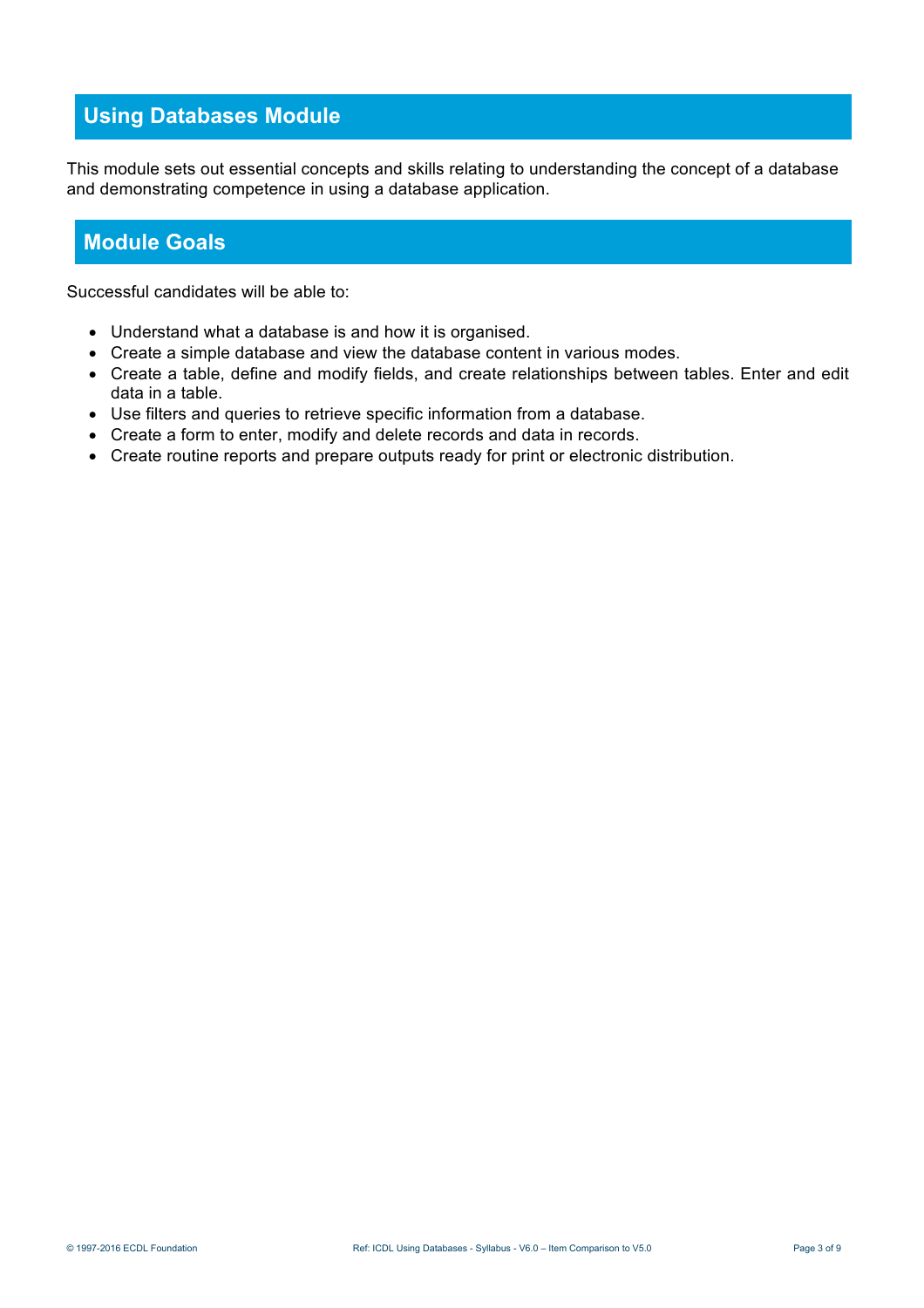| <b>CATEGORY</b>                     | <b>SKILL SET</b>             | REF.  | <b>TASK ITEM</b>                                                                                                                                               | <b>Status to S5.0</b>             | <b>Original S5.0</b><br>Ref. | <b>Comment</b>                                                      |
|-------------------------------------|------------------------------|-------|----------------------------------------------------------------------------------------------------------------------------------------------------------------|-----------------------------------|------------------------------|---------------------------------------------------------------------|
| 1 Understanding<br><b>Databases</b> | 1.1 Key Concepts             | 1.1.1 | Understand what a database is.                                                                                                                                 | No change                         | 1.1.1                        |                                                                     |
|                                     |                              | 1.1.2 | Understand that information is the processed<br>output of data.                                                                                                | Minor rewording                   | 1.1.2                        | Rephrased item                                                      |
|                                     |                              | 1.1.3 | Understand how a database is organised in<br>terms of tables, records and fields.                                                                              | Minor rewording                   | 1.1.3                        | Changed from<br>"organized"                                         |
|                                     |                              | 1.1.4 | Understand that all database data is stored in<br>tables. Understand that changes are<br>automatically saved.                                                  | <b>NEW</b>                        |                              |                                                                     |
|                                     |                              | 1.1.5 | Know some of the common uses of databases<br>like: social networks, booking systems,<br>government records, bank account records,<br>hospital patient details. | Content added,<br>content removed | 1.1.4                        | Added "social<br>networks",<br>removed "large<br>scale", "airline". |
|                                     | 1.2 Database<br>Organisation | 1.2.1 | Understand that each table in a database should<br>contain data related to a single subject type.                                                              | Minor Rewording 1.2.1             |                              | Skill Set changed<br>from<br>"Organization"                         |
|                                     |                              | 1.2.2 | Understand that each record in a database<br>should contain data related to a single subject.                                                                  | <b>NEW</b>                        |                              |                                                                     |
|                                     |                              | 1.2.3 | Understand that each field in a table should<br>contain only one element of data.                                                                              | No change                         | 1.2.2                        |                                                                     |
|                                     |                              | 1.2.4 | Understand that field content is associated with<br>an appropriate data type like: text, number,<br>date/time, yes/no.                                         | No change                         | 1.2.3                        |                                                                     |
|                                     |                              | 1.2.5 | Understand that fields have associated field<br>properties like: field size, format, default value.                                                            | No change                         | 1.2.4                        |                                                                     |
|                                     |                              | 1.2.6 | Understand what a primary key is.                                                                                                                              | No change                         | 1.2.5                        |                                                                     |

ECDL Foundation is a registered business name of The European Computer Driving Licence Foundation Limited. International Computer Driving Licence, ICDL and related logos are all registered Trade Marks of ECDL Foundation. A rights reserved.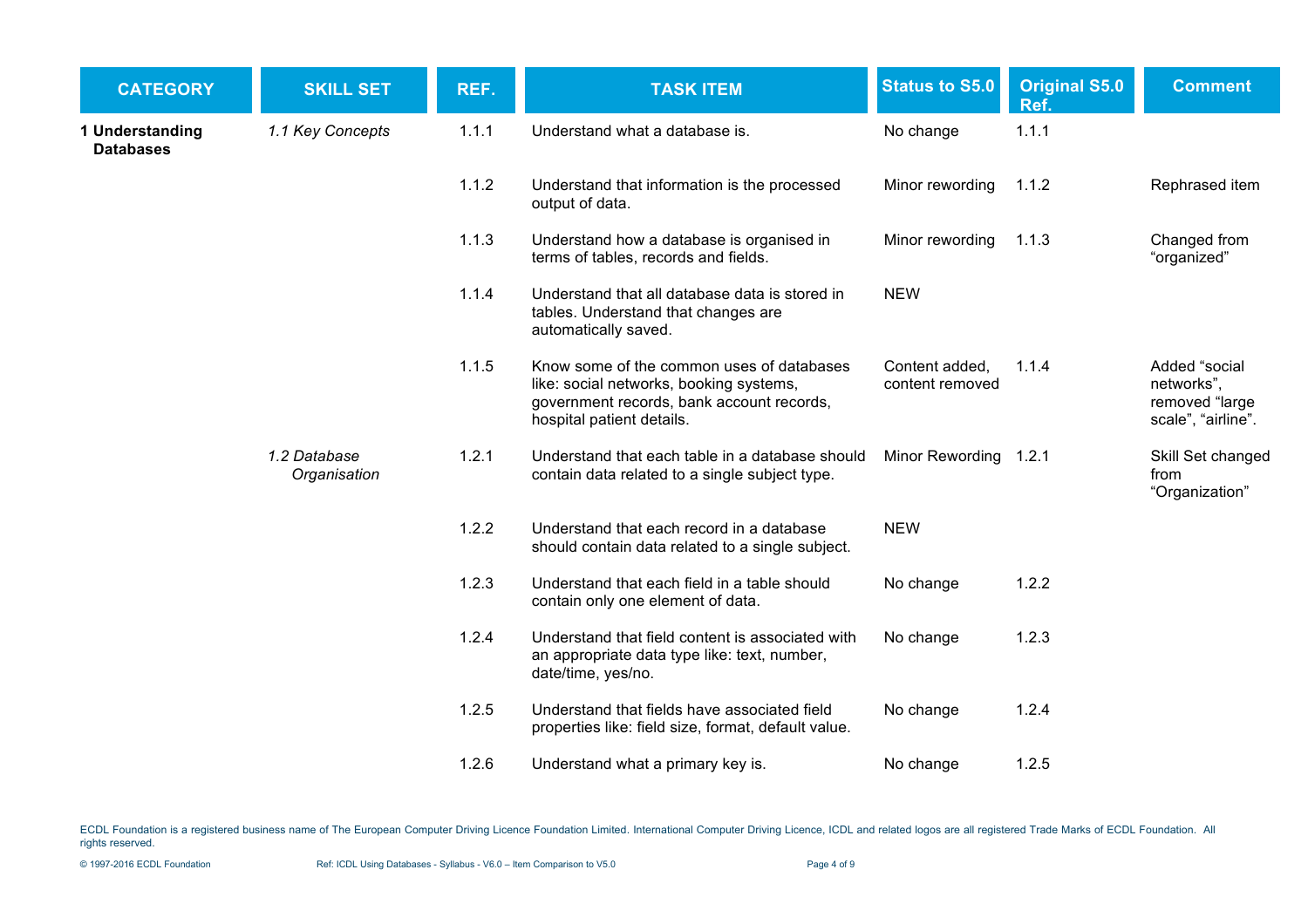| <b>CATEGORY</b>                   | <b>SKILL SET</b>                     | REF.  | <b>TASK ITEM</b>                                                                                                     | <b>Status to S5.0</b> | <b>Original S5.0</b><br>Ref. | <b>Comment</b>                                    |
|-----------------------------------|--------------------------------------|-------|----------------------------------------------------------------------------------------------------------------------|-----------------------|------------------------------|---------------------------------------------------|
|                                   |                                      | 1.2.7 | Understand that the main purpose of an index is<br>to speed up search queries.                                       | Minor rewording       | 1.2.6                        | Rephrased item                                    |
|                                   | 1.3 Relationships                    | 1.3.1 | Understand that the main purpose of relating<br>tables in a database is to minimise duplication of<br>data.          | Minor rewording       | 1.3.1                        | Changed from<br>"minimize"                        |
|                                   |                                      | 1.3.2 | Understand that a relationship is built by<br>matching a unique field in one table with a field in<br>another table. | No change             | 1.3.2                        |                                                   |
|                                   |                                      | 1.3.3 | Understand the importance of maintaining the<br>integrity of relationships between tables.                           | No change             | 1.3.3                        |                                                   |
| 2 Using the<br><b>Application</b> | 2.1 Working with<br><b>Databases</b> | 2.1.1 | Open, close a database application.                                                                                  | No change             | 2.1.1                        |                                                   |
|                                   |                                      | 2.1.2 | Open, close a database.                                                                                              | No change             | 2.1.2                        |                                                   |
|                                   |                                      | 2.1.3 | Create a new database and save to a location on<br>a drive.                                                          | No change             | 2.1.3                        |                                                   |
|                                   |                                      | 2.1.4 | Display, hide built-in toolbars. Restore, minimise<br>the ribbon.                                                    | Minor rewording       | 2.1.4                        | Changed from<br>"minimize"                        |
|                                   |                                      | 2.1.5 | Use available help resources.                                                                                        | Minor rewording       | 2.1.5                        | Changed from<br>"Help functions"                  |
|                                   | 2.2 Common Tasks                     | 2.2.1 | Open, save, close a table, query, form, report.                                                                      | Minor rewording       | 2.2.1                        | Change from<br>"save and close"                   |
|                                   |                                      | 2.2.2 | Switch between view modes in a table, query,<br>form, report.                                                        | No change             | 2.2.2                        |                                                   |
|                                   |                                      | 2.2.3 | Delete a table, query, form, report.                                                                                 | No change             | 2.2.3                        |                                                   |
|                                   |                                      | 2.2.4 | Navigate between records in a table, query, form. Content added<br>Navigate between pages in a report.               |                       | 2.2.4                        | Added "Navigate<br>between pages in<br>a report." |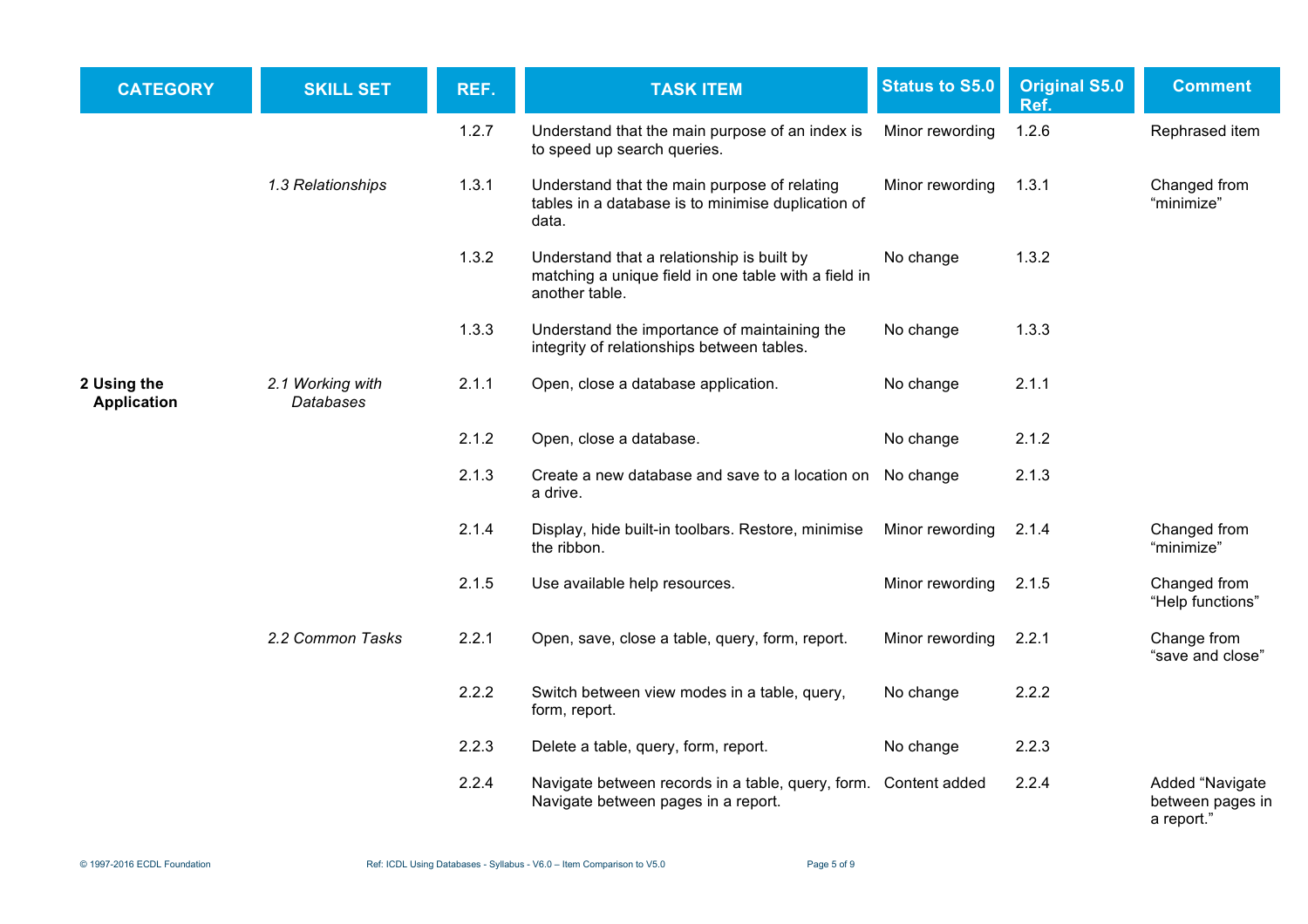| <b>CATEGORY</b> | <b>SKILL SET</b>  | REF.  | <b>TASK ITEM</b>                                                                                              | <b>Status to S5.0</b> | <b>Original S5.0</b><br>Ref. | <b>Comment</b>                                         |
|-----------------|-------------------|-------|---------------------------------------------------------------------------------------------------------------|-----------------------|------------------------------|--------------------------------------------------------|
|                 |                   | 2.2.5 | Sort records in a table, form, query output in<br>ascending, descending numeric, alphabetic<br>order.         | No change             | 2.2.5                        |                                                        |
| 3 Tables        | 3.1 Records       | 3.1.1 | Add, delete records in a table.                                                                               | No change             | 3.1.1                        |                                                        |
|                 |                   | 3.1.2 | Add, modify, delete data in a record.                                                                         | No change             | 3.1.2                        |                                                        |
|                 | 3.2 Design        | 3.2.1 | Create and name a table and specify fields with<br>their data types like: text, number, date/time,<br>yes/no. | No change             | 3.2.1                        |                                                        |
|                 |                   | 3.2.2 | Apply field property settings: field size, number<br>format, date/time format, default value.                 | No change             | 3.2.2                        |                                                        |
|                 |                   | 3.2.3 | Understand consequences of changing data<br>types, field properties in a table.                               | No change             | 3.2.4                        |                                                        |
|                 |                   | 3.2.4 | Create a simple validation rule for numbers.                                                                  | Minor rewording       | 3.2.3                        | Added "simple",<br>removed<br>"date/time,<br>currency" |
|                 |                   | 3.2.5 | Set a field as a primary key.                                                                                 | No change             | 3.2.5                        |                                                        |
|                 |                   | 3.2.6 | Index a field with, without duplicates allowed.                                                               | Minor rewording       | 3.2.6                        | Removed<br>brackets                                    |
|                 |                   | 3.2.7 | Add a field to an existing table.                                                                             | No change             | 3.2.7                        |                                                        |
|                 |                   | 3.2.8 | Adjust the width of column(s) in a table.                                                                     | Minor rewording       | 3.2.8                        | Changed to<br>"Adjust" and<br>"column(s)"              |
|                 | 3.3 Relationships | 3.3.1 | Create a one-to-many relationship between<br>tables.                                                          | <b>NEW</b>            |                              |                                                        |
|                 |                   | 3.3.2 | Delete a one-to-many relationship between<br>tables.                                                          | <b>NEW</b>            |                              |                                                        |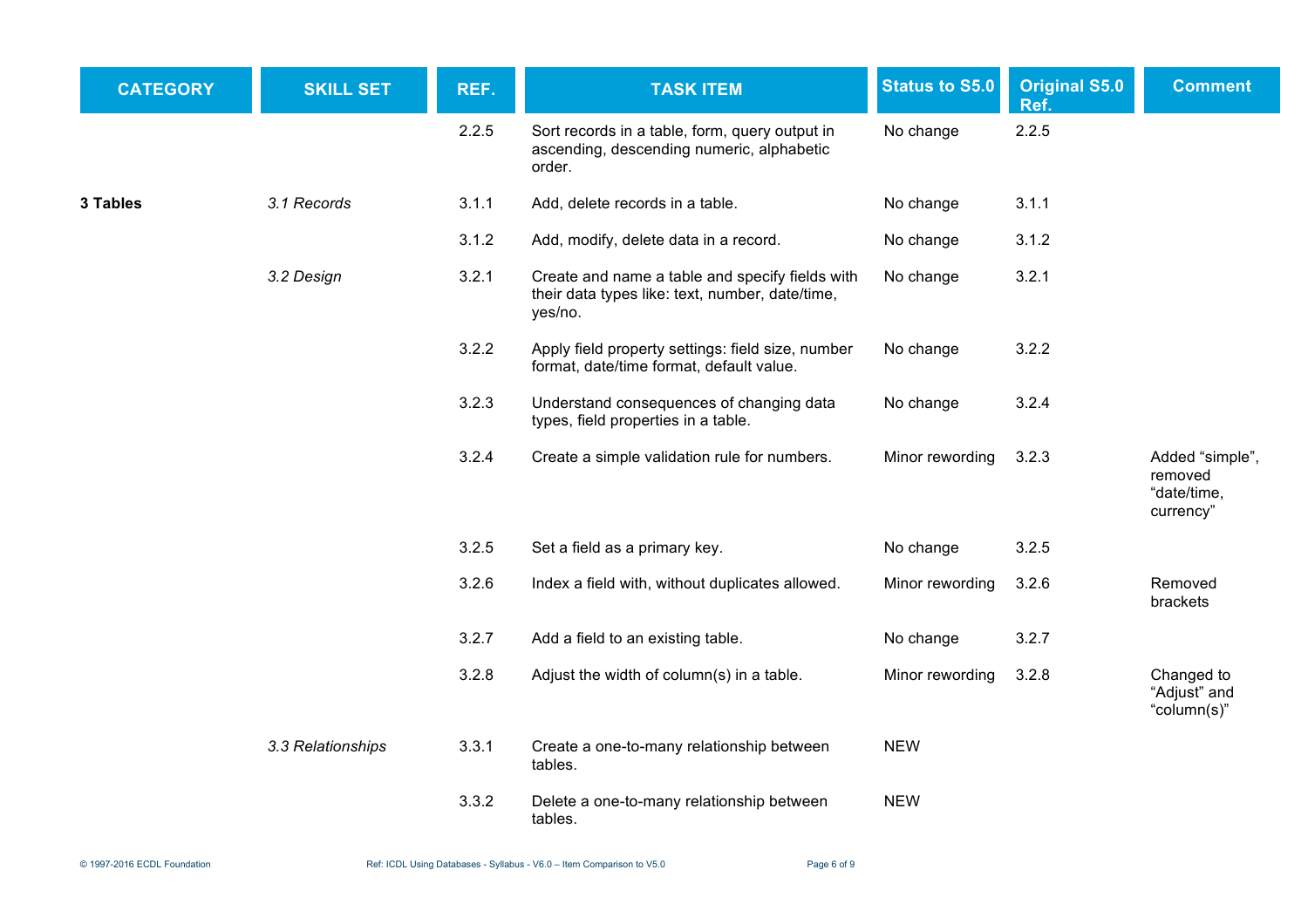| <b>CATEGORY</b>                    | <b>SKILL SET</b>    | REF.   | <b>TASK ITEM</b>                                                                                                                                                                                         | <b>Status to S5.0</b> | <b>Original S5.0</b><br>Ref. | <b>Comment</b>                    |
|------------------------------------|---------------------|--------|----------------------------------------------------------------------------------------------------------------------------------------------------------------------------------------------------------|-----------------------|------------------------------|-----------------------------------|
|                                    |                     | 3.3.3  | Apply referential integrity between tables.                                                                                                                                                              | <b>NEW</b>            |                              |                                   |
| 4 Retrieving<br><b>Information</b> | 4.1 Main Operations | 4.1.1  | Use the search command for a specific word,<br>number, date in a field.                                                                                                                                  | No change             | 4.1.1                        |                                   |
|                                    |                     | 4.1.2  | Apply a filter to a table, form.                                                                                                                                                                         | No change             | 4.1.2                        |                                   |
|                                    |                     | 4.1.3  | Remove filter from a table, form.                                                                                                                                                                        | Minor rewording       | 4.1.3                        | Removed "the<br>application of a" |
|                                    | 4.2 Queries         | 4.2.1  | Understand that a query is used to extract and<br>analyse data.                                                                                                                                          | No change             | 4.2.1                        |                                   |
|                                    |                     | 4.2.2  | Create a named single-table query using specific<br>search criteria.                                                                                                                                     | Minor rewording       | 4.2.2                        | Inserted hyphen<br>"single-table" |
|                                    |                     | 4.2.3  | Create a named two-table query using specific<br>search criteria.                                                                                                                                        | No change             | 4.2.3                        |                                   |
|                                    |                     | 4.2.4  | Add criteria to a query using one or more<br>operators: $=$ (Equal), $\le$ (Not equal to), $\le$ (Less<br>than), $\leq$ (Less than or equal to), $>$ (Greater<br>than), $>=$ (Greater than or equal to). | Minor rewording       | 4.2.4                        | Removed "of the<br>following"     |
|                                    |                     | 4.2.5  | Add criteria to a query to sort records in<br>ascending, descending numeric, alphabetic<br>order.                                                                                                        | <b>NEW</b>            |                              |                                   |
|                                    |                     | 4.2.6  | Add criteria to a query using one or more logical<br>operators: AND, OR, NOT.                                                                                                                            | No change             | 4.2.5                        |                                   |
|                                    |                     | 4.2.7  | Use a wildcard in a query like: * or %, ? or _.                                                                                                                                                          | Minor rewording       | 4.2.6                        | " "instead of "                   |
|                                    |                     | 4.2.8  | Edit a query: modify, remove criteria.                                                                                                                                                                   | Minor rewording       | 4.2.7                        | Removed "add"                     |
|                                    |                     | 4.2.9  | Edit a query: add, remove, move, hide, unhide<br>fields.                                                                                                                                                 | No change             | 4.2.8                        |                                   |
|                                    |                     | 4.2.10 | Run a query.                                                                                                                                                                                             | No change             | 4.2.9                        |                                   |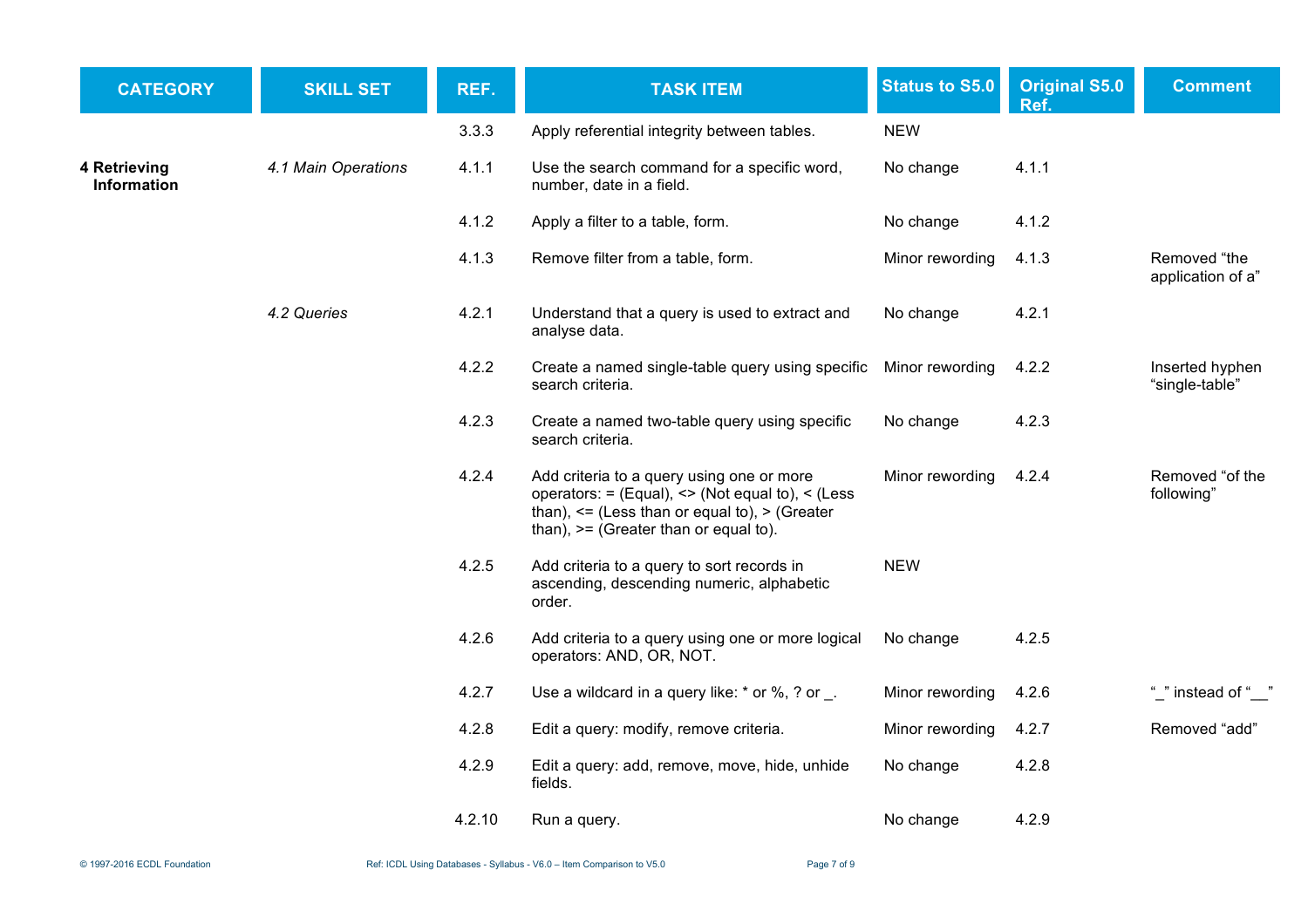| <b>CATEGORY</b>  | <b>SKILL SET</b>            | REF.  | <b>TASK ITEM</b>                                                                                                             | <b>Status to S5.0</b>             | <b>Original S5.0</b><br>Ref. | <b>Comment</b>                                                                                         |
|------------------|-----------------------------|-------|------------------------------------------------------------------------------------------------------------------------------|-----------------------------------|------------------------------|--------------------------------------------------------------------------------------------------------|
| 5 Forms          | 5.1 Using Forms             | 5.1.1 | Understand that a form is used to display, add<br>and edit records.                                                          | Minor rewording                   | 5.1.1                        | Changed to "add<br>and edit"                                                                           |
|                  |                             | 5.1.2 | Create and name a simple form.                                                                                               | Minor rewording                   | 5.1.2                        | Included "simple"                                                                                      |
|                  |                             | 5.1.3 | Use a form to insert new records.                                                                                            | No change                         | 5.1.3                        |                                                                                                        |
|                  |                             | 5.1.4 | Use a form to delete records.                                                                                                | No change                         | 5.1.4                        |                                                                                                        |
|                  |                             | 5.1.5 | Use a form to add, modify, delete data in a<br>record.                                                                       | No change                         | 5.1.5                        |                                                                                                        |
|                  |                             | 5.1.6 | Add, modify text in headers, footers in a form.                                                                              | No change                         | 5.1.6                        |                                                                                                        |
| <b>6 Outputs</b> | 6.1 Reports, Data<br>Export | 6.1.1 | Understand that a report is used to present<br>selected information from a table, query.                                     | Minor rewording                   | 6.1.1                        | Changed to<br>"present"                                                                                |
|                  |                             | 6.1.2 | Create and name a simple report based on a<br>table, query.                                                                  | Minor rewording                   | 6.1.2                        | Included "simple"                                                                                      |
|                  |                             | 6.1.3 | Create and name a grouped report. Sort records<br>and calculate summary information like: sum,<br>minimum, maximum, average. | Content added,<br>content removed | 6.1.4                        | Added "Create<br>and name a<br>grouped report.",<br>removed "count,<br>at appropriate<br>break points" |
|                  |                             | 6.1.4 | Edit a report: change arrangement of data fields,<br>headings.                                                               | Minor rewording                   | 6.1.3                        | Rephrased item                                                                                         |
|                  |                             | 6.1.5 | Edit a report: add, modify text in headers, footers. Minor rewording                                                         |                                   | 6.1.5                        | Rephrased item                                                                                         |
|                  |                             | 6.1.6 | Export a table, query output in spreadsheet, text<br>file, csv, XML format to a location on a drive.                         | Minor rewording                   | 6.1.6                        | Changed from<br>"text (.txt, .csv)"                                                                    |
|                  |                             | 6.1.7 | Export a report output in pdf format to a location<br>on a drive.                                                            | <b>NEW</b>                        |                              |                                                                                                        |